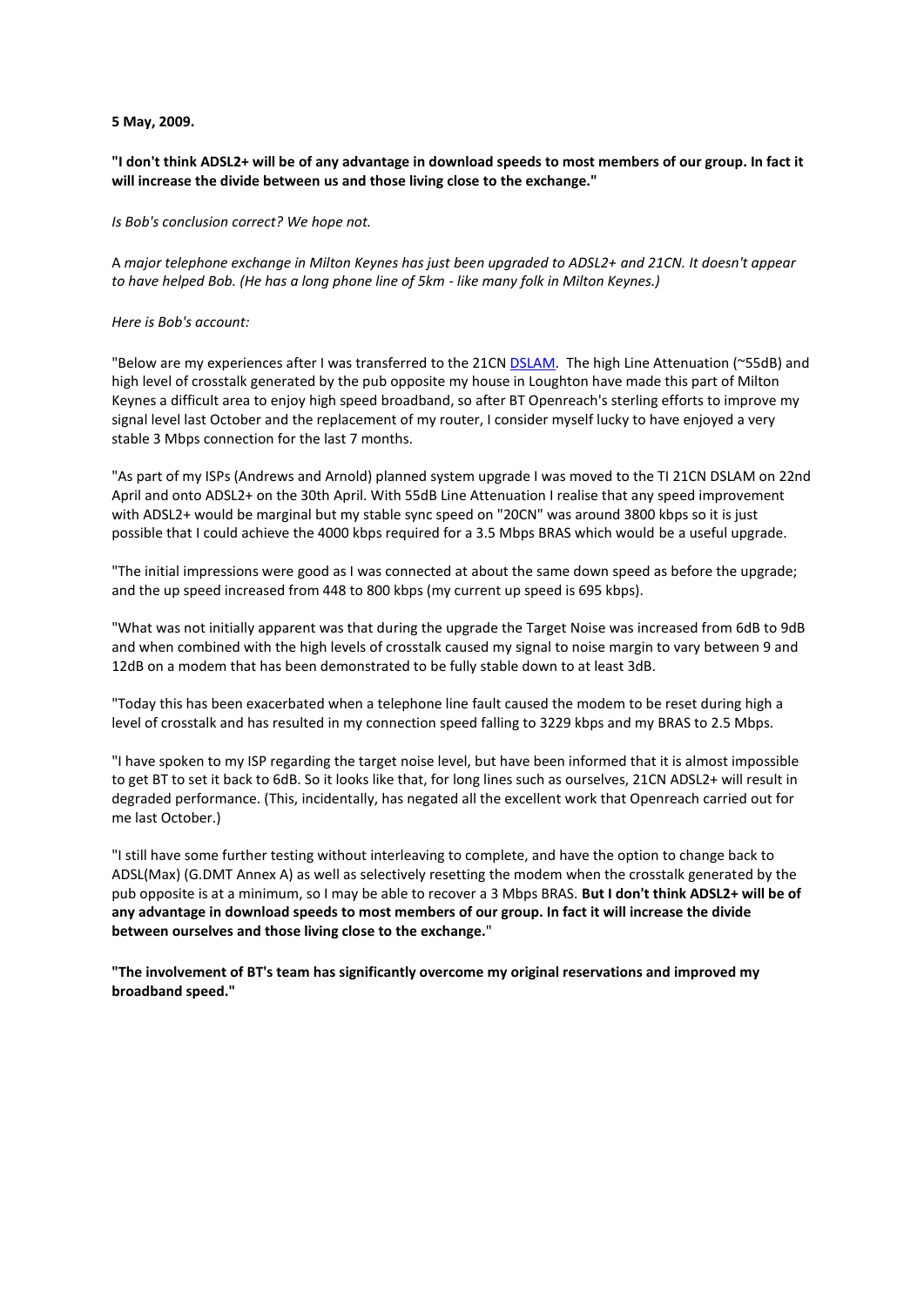## **Bob's update, 21st May 2009**

"Following on from my original comments on ADSL2+, the involvement of BT's team has significantly overcome my original reservations and improved my broadband speed.

"BT were able to reduce the Target Noise back to the original 6dB and **I now have a stable connection** with rates of 4097 kbps down and 784 kbps up. This is an improvement of about 330 kbps in both down and up speed from the previously stable ADSL1 and **my BRAS has increased from 3 to 3.5 Mbps** accordingly.

"Over the last week I have monitored the modem Bitloading data and have recorded, as anticipated, only data up to bin 197 (850 kHz) so that the ADSL2+ part of the spectrum remains out of range. (This would apply to most members of this group where their line attenuations are in excess of 50dB).

"(Note: For downloads, ADSL1 uses the 224 bins from 32 to 255 (138 to 1100 kHz), and ADSL2+ uses the ADS1 range plus an additional 256 bins (138 to 2200 kHz). These additional bins suffer higher line losses than the lower ADSL1 frequencies so that only those with low exchange distances can expect to benefit from the higher download speeds (up to 24 Mbps) with ADSL2+).

"At my higher downstream rate the variation in Noise Margin has increased to about 5dB depending upon time of day. The minimum Noise Margin I have measured is 0.7dB which surprisingly the router seems to cope with without any signs of packet loss. Before the upgrade, I would be aware of packet loss when the Noise Margin fell below about 2dB so perhaps ADSL2 is more resilient to low Noise Margins or perhaps the new TI DSLAM performs better than the Alcatel version. My typical Noise Margin daily variation is shown below.